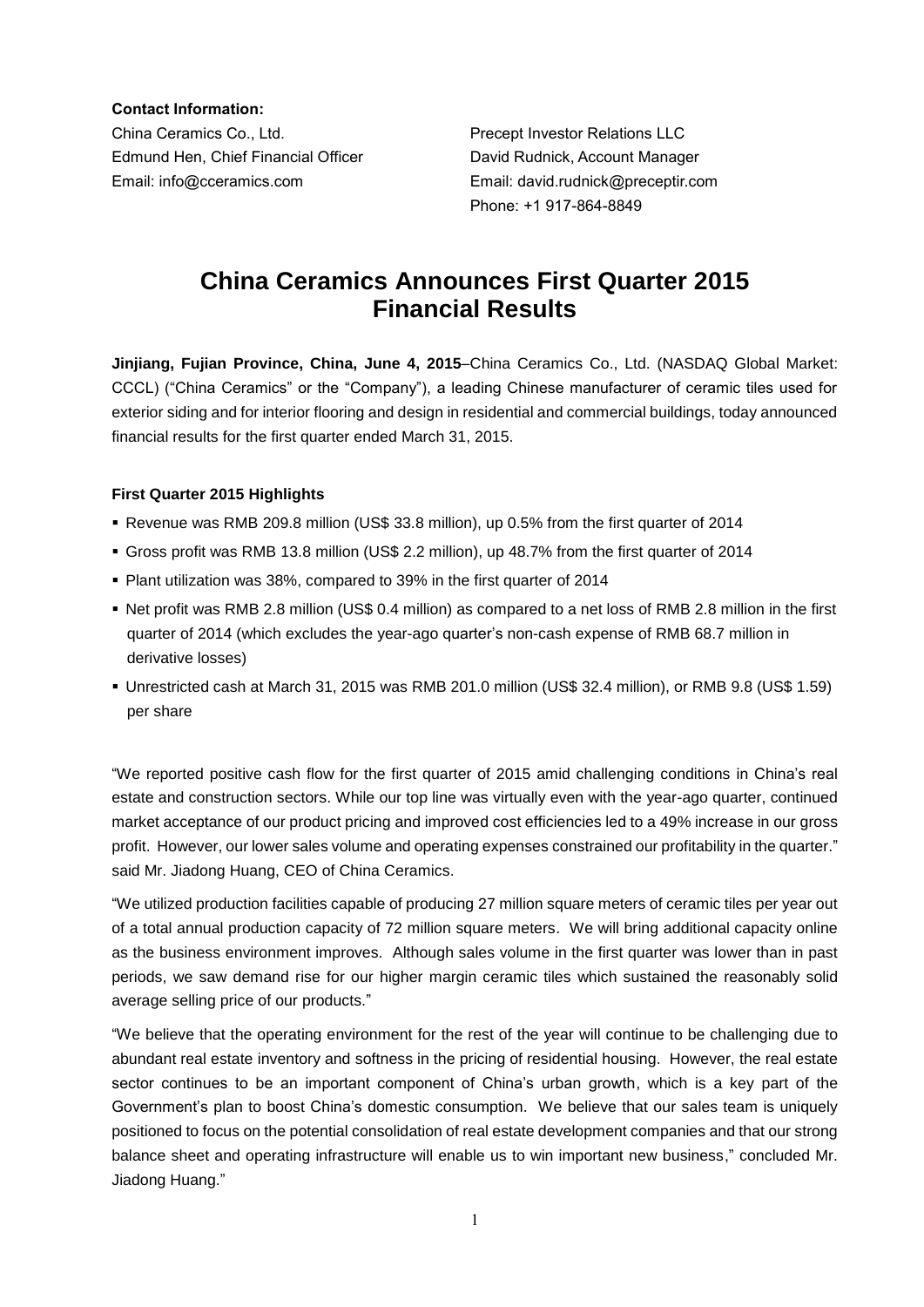#### **First Quarter 2015 Results**

**Revenue** for the first quarter ended March 31, 2015 was RMB 209.8 million (US\$ 33.8 million), an increase of 0.5% from RMB 208.8 million for the first quarter ended March 31, 2014. The modest quarter-over-quarter increase in revenue was primarily due to a 6.4% increase in average selling price to RMB 29.8 (US\$ 4.81) in the first quarter of 2015 from the year-ago quarter, partially offset by a 5.7% decrease in sales volume to 7.0 million square meters from the year-ago quarter.

**Gross profit** for the first quarter ended March 31, 2015 was RMB 13.8 million (US\$ 2.2 million), an increase of 48.7% from RMB 9.3 million for the first quarter of 2014. The gross profit margin was 6.6% for the first quarter ended March 31, 2015 as compared to a gross profit margin of 4.4% for the first quarter of 2014. The year-over-year change in gross profit margin was primarily driven by the 6.4% increase in average selling price which drove revenue gains as well as a moderate decline in the cost of sales.

**Realized and unrealized fair value gain on derivative financial instruments** for the first quarter ended March 31, 2015 was nil, as compared to a loss of RMB 68.7 million for the first quarter of 2014. During the second quarter of 2013 and the first quarter of 2014, we entered into certain foreign currency transaction agreements with Taishin International Bank for investment purposes. In July 2014, our Chief Executive Officer (who is also the Company's largest shareholder) and an affiliate of our Chief Executive Officer agreed to assume these agreements. As a result, after July 31, 2014 we were no longer required to fund any losses related to these agreements and neither suffered any future liabilities arising under those agreements nor realized any benefits arising under those agreements.

**Profit from operations before taxation** for the first quarter ended March 31, 2015 was RMB 4.3 million (US\$ 0.7 million), as compared to a loss from operations before taxation of RMB 71.2 million for the first quarter of 2014. Excluding the non-cash RMB 68.7 million fair value loss on derivative financial instruments incurred in the first quarter of 2014, the year-ago quarter's loss from operations before taxation was RMB 2.5 million.

**Net profit** for the first quarter ended March 31, 2015 was RMB 2.8 million (US\$ 0.4 million), as compared to a net loss of RMB 71.5 million for the first quarter of 2014. Excluding the non-cash RMB 68.7 million fair value loss on derivative financial instruments incurred in the first quarter of 2014, the year-ago quarter's net loss was RMB 2.8 million.

**Earnings per fully diluted share** for the first quarter ended March 31, 2015 were RMB 0.14 (US \$0.02), as compared to a loss per fully diluted share of RMB 3.50 for the first quarter of 2014. Excluding the noncash RMB 68.7 million fair value loss on derivative financial instruments incurred in the first quarter of 2014, the year-ago quarter's loss per fully diluted share was RMB 0.14. Per share calculations for the first quarters of 2015 and 2014 were computed using 20.4 million shares outstanding.

#### **First Quarter 2015 Statements of Selected Financial Position Items**

- Cash and bank balances were RMB 201.0 million (US\$ 32.4 million) as of March 31, 2015, compared to RMB 61.2 million as of December 31, 2014. The increase in cash and bank balances of RMB 139.8 million was primarily the result of cash generated from operating activities of RMB 141.2 million.
- Short-term bank borrowings were RMB 84.7 million (US\$ 13.7 million) as of March 31, 2015, which is approximately the same level of debt incurred as of December 31, 2014.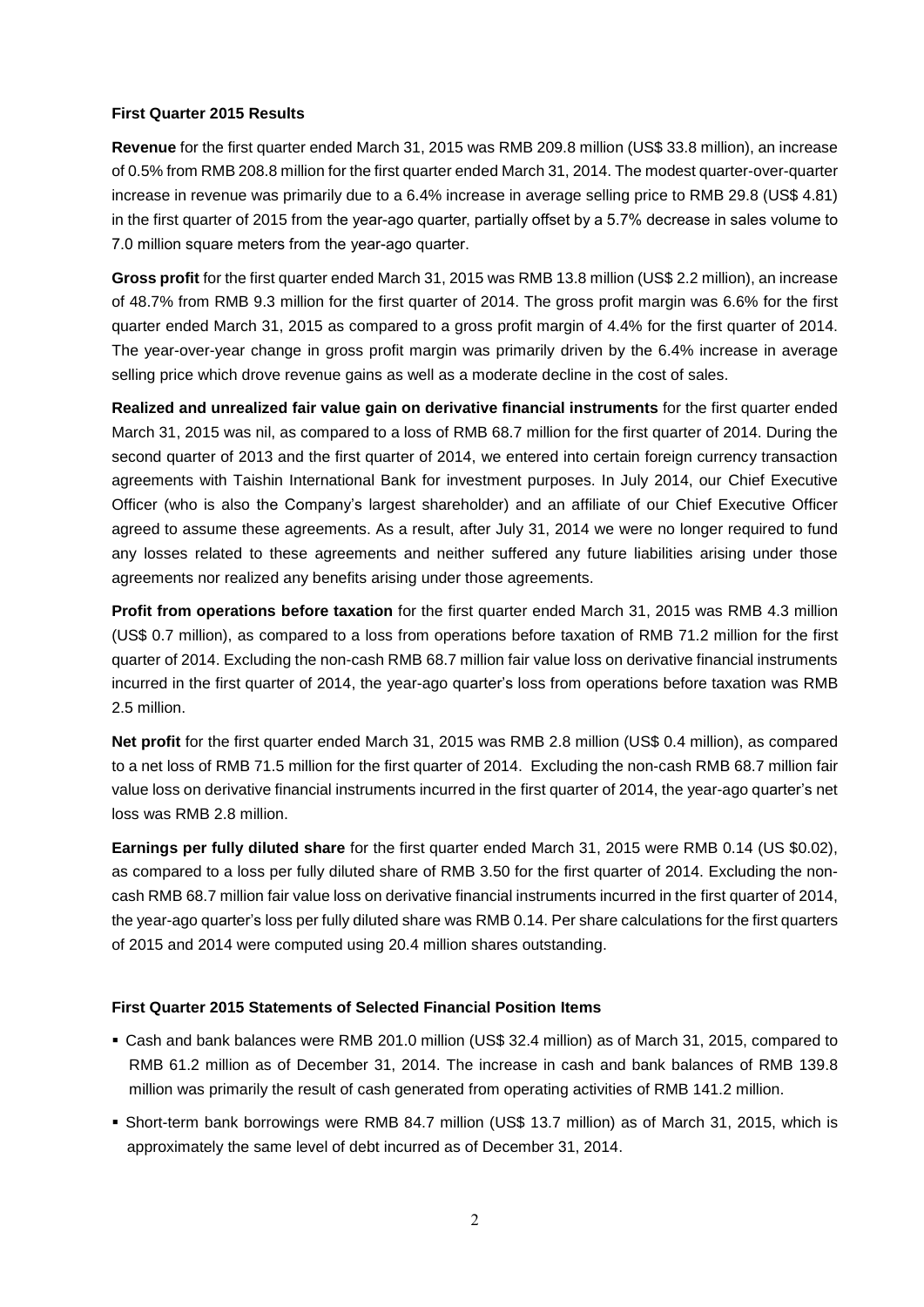- Inventory turnover was 150 days as of March 31, 2015 compared with 125 days as of December 31, 2014.
- Trade receivables turnover, net of value added tax, was 181 days as of March 31, 2015 compared with 156 days as of December 31, 2014. We typically offer a credit period of 90 days to our customers but extended it to 150 days to our distributors since the end of 2012 to address funding pressures associated with challenging real estate market conditions in China. We extended the credit period from 90 days to 120 days to direct Company accounts since the end of 2014. The currently challenging economic environment has prompted us to offer extended credit terms to certain customers resulting in a higher trade receivables turnover figure than normal.
- Trade payables turnover, net of value added tax, was 75 days as of March 31, 2015 compared with 64 days as of December 31, 2014. The average turnover days was within the normal credit period of one to four months granted by our suppliers.

#### **Liquidity and Capital Resources**

**Cash flow generated from operating activities** was RMB 141.2 million (US\$ 22.8 million) for the quarter ended March 31, 2015, compared to cash flow generated from operating activities of RMB 112.9 million in the same period in 2014. The year-over-year increase of RMB 28.3 million was mainly caused by: (i) profit before taxation of RMB 4.3 million for the quarter ended March 31, 2015, compared to a loss before taxation of RMB 2.5 million for the same period last year which excludes the non-cash RMB 68.7 million fair value loss on derivative financial instruments incurred in the first quarter of 2014, (ii) a decrease in trade receivables of RMB 112.9 million for the quarter ended March 31, 2015, compared to RMB 103.2 million in the same period last year; and (iii) an increase in trade payables of RMB 3.3 million for the quarter ended March 31, 2015, compared to a decrease in trade payables RMB 21.1 million in the same period last year; offset by (iv) a decrease in inventories of RMB 1.4 million for the quarter ended March 31, 2015, compared to a decrease in inventories of RMB 10.7 million in the same period last year, and (v) an increase in other receivables and prepayments of RMB 1.9 million for the quarter ended March 31, 2015, compared to a decrease in other receivables and prepayments of RMB 11.5 million in the same period last year.

**Cash flow generated from investing activities** was RMB 0.2 million (US\$ 0.03 million) for the quarter ended March 31, 2015, mainly due to interest received and proceeds from disposal of property, plant and equipment, compared to cash flow generated in investing activities of RMB 1.5 million in the same period of 2014 mainly due to the net proceeds of RMB 1.4 million received from derivative financial instruments.

**Cash flow used in financing activities** was RMB 1.5 million (US\$ 0.2 million) for the quarter ended March 31, 2015, due to the dividend paid, compared to cash flow used in financing activities of RMB 9.6 million for the same period of 2014, due to the bank borrowings obtained of RMB 35.0 million, repayment of bank borrowings of RMB 50.0 million and advances from related parties of RMB 5.4 million to partially contribute to the registered capital of Hengda.

#### **Plant Capacity and Capital Expenditures Update**

For the first quarter of 2015, we utilized plant capacity capable of producing 27 million square meters of ceramic tiles annually out of a total annual production capacity of 72 million square meters. This represents a decrease in plant capacity that was utilized in the first quarter of 2014 when we utilized plant capacity capable of producing 28 million square meters of ceramic tiles annually.

Our Hengda facility has an annual production capacity of 42 million square meters of ceramic tiles and we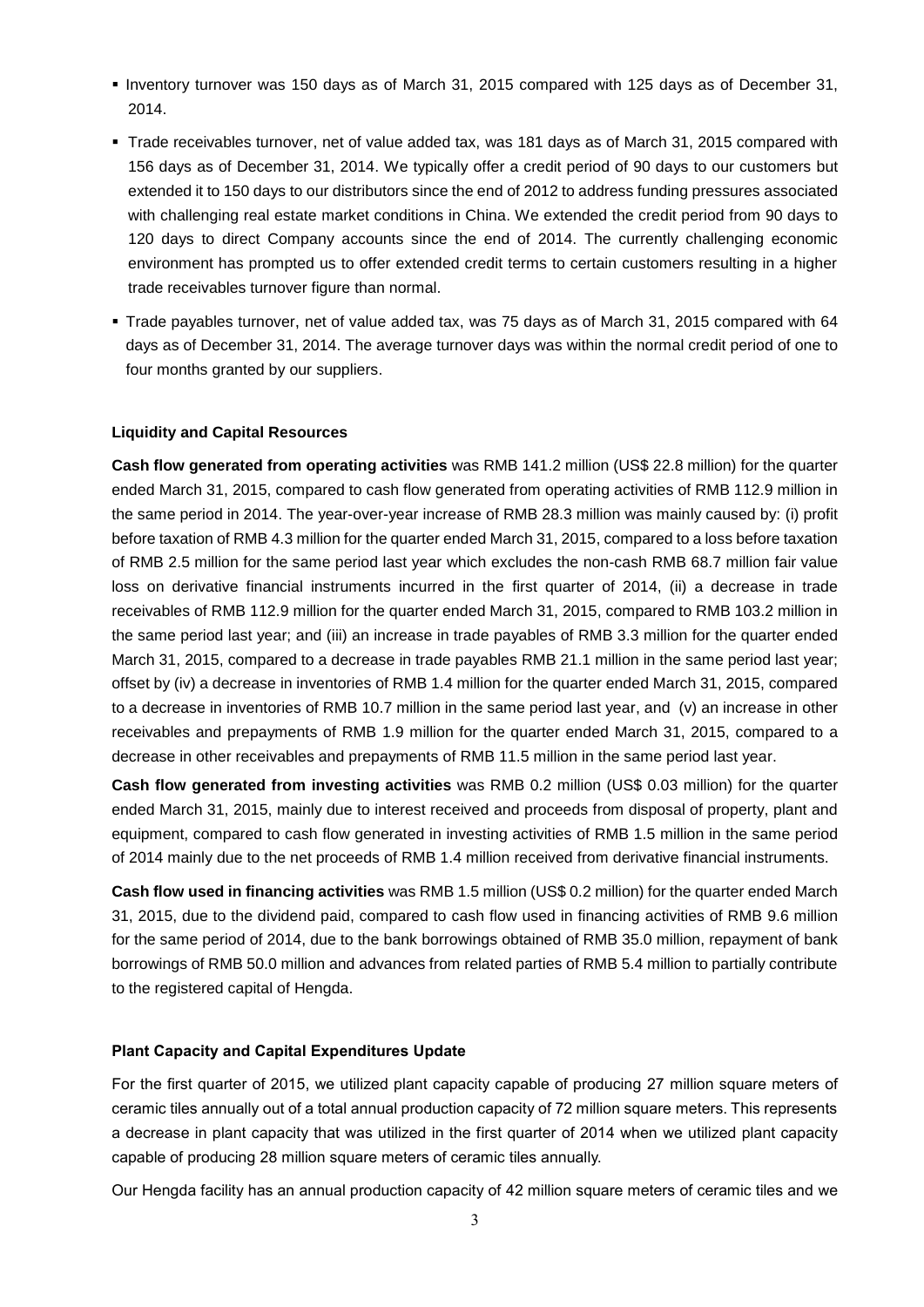utilized annual capacity capable of producing 19 million square meters of ceramic tiles in the first quarter of 2015. Our Hengdali facility has an annual production capacity of 30 million square meters and we utilized annual capacity capable of producing 8 million square meters of ceramic tiles in the first quarter of 2015. We will bring our unused production capacity online as customer demand dictates and when there are further signs of improvement in China's real estate and construction sector.

We review the level of capital expenditures throughout the year and make adjustments subject to market conditions. Although business conditions are subject to change, we anticipate a modest level of capital expenditures for 2015 other than those associated with minimal upgrades, small repairs and the maintenance of equipment.

#### **Business Outlook**

We expect the currently challenging market conditions to continue into the second half of the year. However, on a long-term basis we believe that the underlying macroeconomic fundamentals of our business continue to be sustainable. In the first quarter of 2015, we were able to sustain a reasonably solid average selling price for our products which we believe is attributable to our strong brand name and excellent customer relationships. We view the decrease in the current quarter's sales volume to 7.0 million square meters from 7.5 million square meters from the year-ago quarter as due to difficult market conditions evidenced by a decrease in residential properties sold in China in recent months. This remains a concern as residential property prices have shown monthly declines on a year-to-year basis due to excess inventory.

However, since the real estate property sector in China is estimated to comprise 15% of its economic output, a healthy real estate sector is important to China's growth. Consequently, the Chinese government has taken various actions to stimulate the real estate sector. The most recent measure was the lowering the reserve requirement ratio for banks of 100 basis points in April 2015 to stimulate the economy as well as to spur mortgage lending. Prior actions include lowering interest rates, reducing the minimum down payment for second-home buyers to 40% from 60% and lowering the minimum down payment to 20% from 30% for first-time home buyers. Further, the Government has indicated that it may encourage developers to reduce their inventory of residential stock by converting unsold properties into social housing in certain markets.

We typically receive orders from customers two months in advance of production on a rolling basis. We enter into a dealership agreement with customers and a sales or purchase contract each time a customer places an order. As of March 31, 2015, our backlog was approximately RMB 165.6 million (US\$ 26.7 million), which represents the next two months of revenue as of the end of the first quarter. This compares to a backlog of two months' revenue of RMB 169.7 million as of March 31, 2014, a year-over-year decrease of 2.4%. Under normal circumstances, our backlog is an indicator of revenues that might be expected in the next quarter, though it is subject to change as a result of unforeseen business conditions and events including credit payment terms.

Looking forward, we expect there to be consolidation among both ceramic tile producers and larger property developers. We believe that our proven expertise, advanced manufacturing and deep product platform enables us to optimally service large property developers which could lead to market share gains. We are confident that our management and operating capabilities differentiate us from our competitors which will enable us to capitalize upon market opportunities in our sector in the periods ahead.

## **Events Occurring After the First Quarter 2015 Period**

The Company previously disclosed that it had reached an agreement in principle to settle the outstanding class action litigation. On May 29, 2015, the Company executed a settlement stipulation with the Plaintiffs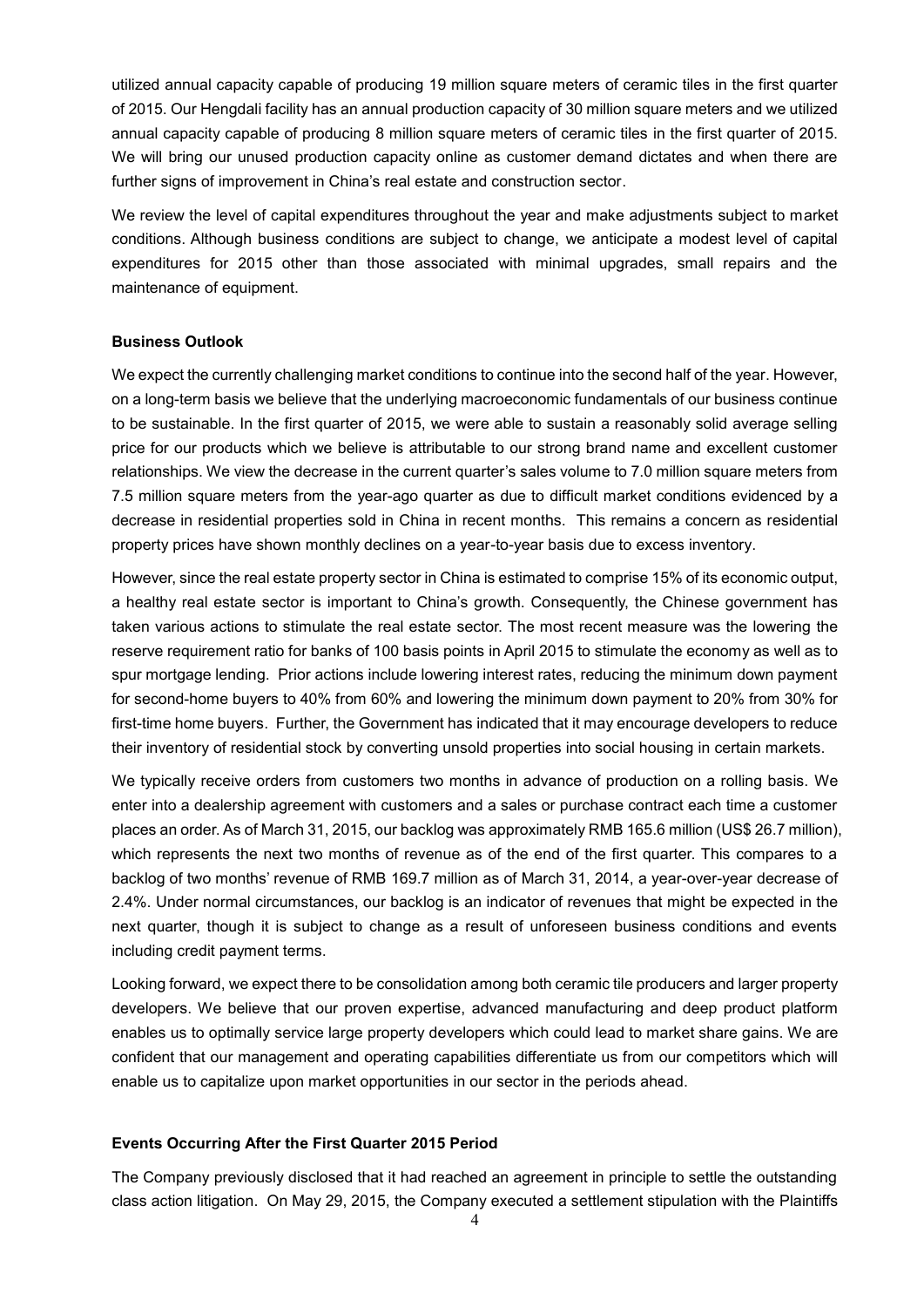in the class action litigation, memorializing the terms of the settlement; and the parties to the litigation filed the same with the Court. The settlement is subject to Court approval. The settlement will be comprised of \$310,000 in cash and \$540,000 worth of the Company's common stock. A charge for the settlement amount was included as an expense item in the Company's fiscal year end 2014 financial statements.

#### **Conference Call Information**

We will host a conference call at 8:00 am ET on Thursday, June 4, 2015. Listeners may access the call by dialing +1 (866) 395-5819 five to ten minutes prior to the scheduled conference call time. International callers should dial +1 (706) 643-6986. The conference participant pass code is 54205652. A replay of the conference call will be available for 14 days starting from 11:00 am ET on June 4, 2015. To access the replay, dial +1 (855) 859-2056. International callers should dial +1 (404) 537-3406. The pass code is 54205652 for the replay.

#### **About China Ceramics Co., Ltd.**

China Ceramics Co., Ltd. is a leading manufacturer of ceramic tiles in China. The Company's ceramic tiles are used for exterior siding, interior flooring, and design in residential and commercial buildings. China Ceramics' products, sold under the "Hengda" or "HD", "Hengdeli" or "HDL", the "TOERTO" and "WULIQIAO" brands, and the "Pottery Capital of Tang Dynasty" brands, are available in over 2,000 style, color and size combinations and are distributed through a network of exclusive distributors as well as directly to large property developers. For more information, please visit [http://www.cceramics.com.](http://www.cceramics.com/)

#### **Currency Convenience Translation**

The Company's financial information is stated in Renminbi ("RMB"). Translations of amounts from RMB into United States dollars ("US\$") in this earnings release are solely for the convenience of the readers and were calculated at the rate of US\$1.00 = RMB 6.1990. The exchange rate refers to the historical rate as set forth in the H.10 statistical release published by [www.federalreserve.gov](http://www.federalreserve.gov/) on March 31, 2015. Such translations should not be construed as representations that RMB amounts could have been, or could be, converted realized or settled into US\$ at that rate on March 31, 2015 or any other rate.

#### *Safe Harbor Statement*

*Certain of the statements made in this press release are "forward-looking statements" within the meaning and protections of Section 27A of the Securities Act of 1933, as amended, and Section 21E of the Securities Exchange Act of 1934, as amended. Forward-looking statements include statements with respect to our beliefs, plans, objectives, goals, expectations, anticipations, assumptions, estimates, intentions, and future performance, and involve known and unknown risks, uncertainties and other factors, which may be beyond our control, and which may cause the actual results, performance, capital, ownership or achievements of the Company to be materially different from future results, performance or achievements expressed or implied by such forward-looking statements. Forward-looking statements in this press release include,*  without limitation, the continued stable macroeconomic environment in the PRC, the PRC real estate and *construction sectors continuing to exhibit sound long-term fundamentals, our ability to bring additional capacity online going forward as our business improves, our customers continuing to adjust to our product price increases, our ability to sustain our average selling price increases and to continue to build volume in the quarters ahead, and whether our enhanced marketing efforts will help to produce wider customer*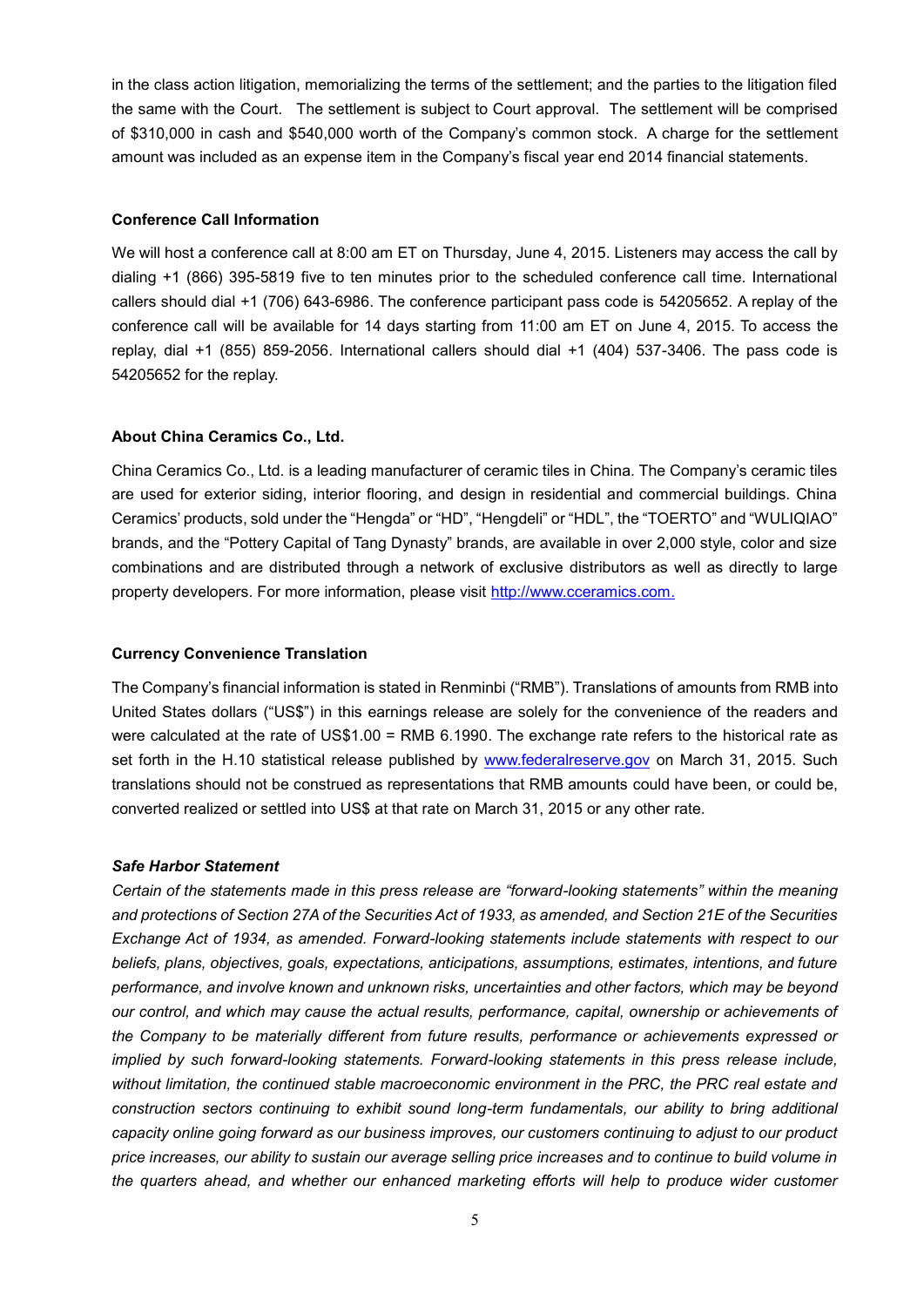*acceptance of the new price points. All statements other than statements of historical fact are statements that could be forward-looking statements. You can identify these forward-looking statements through our use of words such as "may," "will," "anticipate," "assume," "should," "indicate," "would," "believe," "contemplate," "expect," "estimate," "continue," "plan," "point to," "project," "could," "intend," "target" and other similar words and expressions of the future.* 

*All written or oral forward-looking statements attributable to us are expressly qualified in their entirety by this cautionary notice, including, without limitation, those risks and uncertainties described in our annual report on Form 20-F for the year ended December 31, 2014 and otherwise in our SEC reports and filings. Such reports are available upon request from the Company, or from the Securities and Exchange Commission, including through the SEC's Internet website at http://www.sec.gov. We have no obligation and do not undertake to update, revise or correct any of the forward-looking statements after the date hereof, or after the respective dates on which any such statements otherwise are made.*

#### **FINANCIAL TABLES FOLLOW**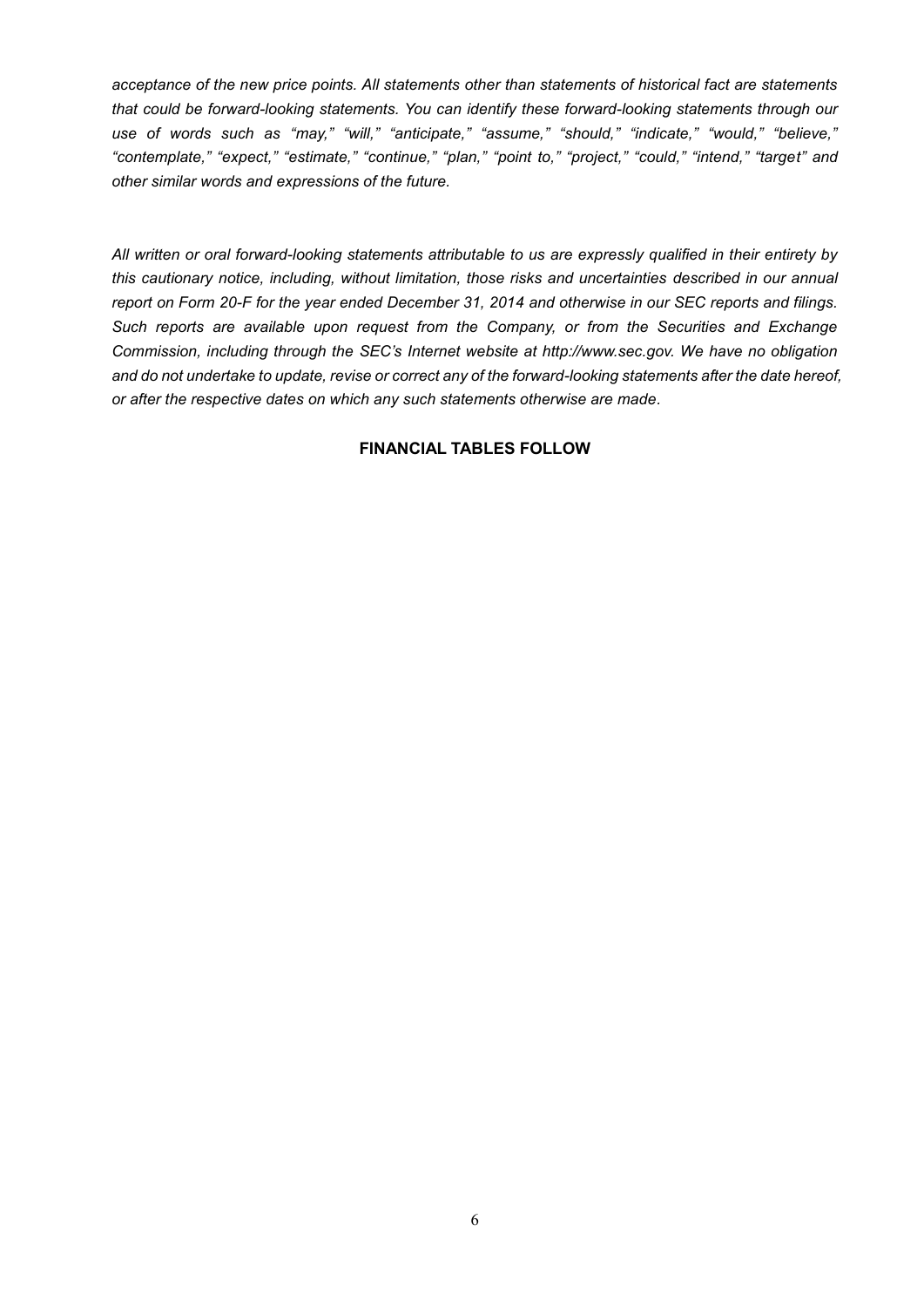## **CHINA CERAMICS CO., LTD. AND ITS SUBSIDIARIES UNAUDITED CONDENSED CONSOLIDATED STATEMENTS OF FINANCIAL POSITION**

|                                                            |                | As of<br>March 31, 2015 |                |
|------------------------------------------------------------|----------------|-------------------------|----------------|
|                                                            | <b>USD'000</b> | <b>RMB'000</b>          | <b>RMB'000</b> |
| <b>ASSETS AND LIABILITIES</b><br><b>Non-current assets</b> |                |                         |                |
| Property, plant and equipment                              | 113,139        | 701,349                 | 718,418        |
| Land use rights                                            | 4,693          | 29,093                  | 29,259         |
| Goodwill                                                   | 603            | 3,735                   | 3,735          |
| Deferred tax assets                                        | 1,696          | 10,512                  | 7,854          |
| Long-term prepaid expenses                                 | 151            | 936                     | 1,404          |
|                                                            | 120,282        | 745,625                 | 760,670        |
| <b>Current assets</b>                                      |                |                         |                |
| Inventories                                                | 51,838         | 321,346                 | 330,763        |
| Trade receivables                                          | 70,500         | 437,027                 | 549,925        |
| Other receivables and prepayments                          | 733            | 4,543                   | 2,178          |
| Restricted cash                                            | 4,658          | 28,872                  | 28,872         |
| Cash and bank balances                                     | 32,422         | 200,983                 | 61,155         |
|                                                            | 160,151        | 992,771                 | 972,893        |
| <b>Current liabilities</b>                                 |                |                         |                |
| Trade payables                                             | 20,242         | 125,482                 | 122,168        |
| Accrued liabilities and other payables                     | 7,339          | 45,492                  | 49,989         |
| Interest-bearing bank borrowings                           | 13,658         | 84,668                  | 84,704         |
| Amount owed to a related party                             | 4,574          | 28,355                  | 24,902         |
| Income tax payable                                         | 420            | 2,604                   | 2,772          |
|                                                            | 46,233         | 286,601                 | 284,535        |
| Net current assets                                         | 113,918        | 706,170                 | 688,358        |
|                                                            |                |                         |                |
| <b>Non-current liabilities</b><br>Deferred tax liabilities | 226            | 1,404                   | 1,404          |
| <b>Net assets</b>                                          | 233,974        | 1,450,391               | 1,447,624      |
|                                                            |                |                         |                |
| <b>EQUITY</b><br>Total shareholders' equity                | 233,974        | 1,450,391               | 1,447,624      |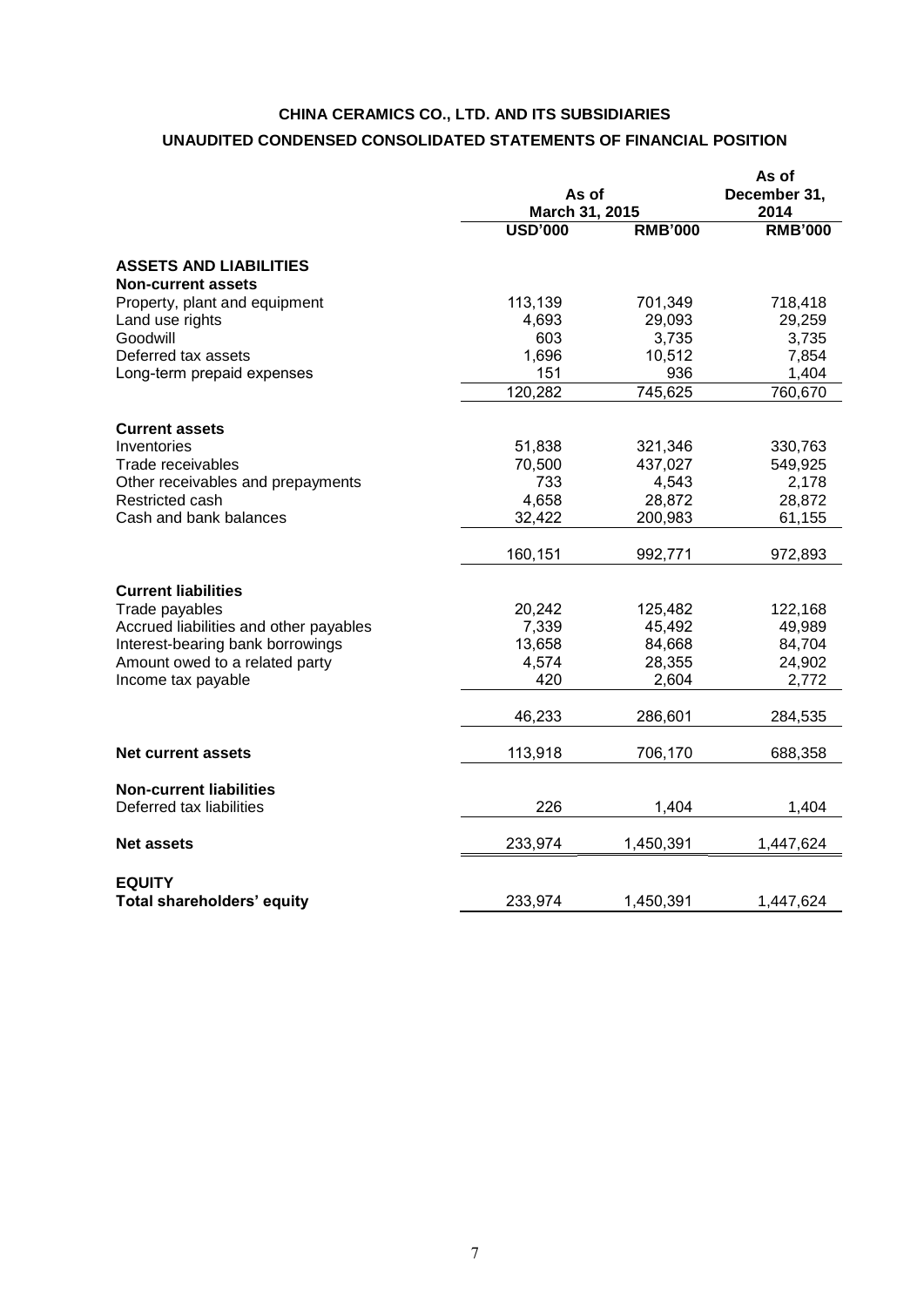#### **CHINA CERAMICS CO., LTD. AND ITS SUBSIDIARIES UNAUDITED CONDENSED CONSOLIDATED STATEMENTS OF PROFIT OR LOSS**

|                                                                                                                           | Three months ended March 31,<br>2015 |                                         | 2014                                  |
|---------------------------------------------------------------------------------------------------------------------------|--------------------------------------|-----------------------------------------|---------------------------------------|
|                                                                                                                           | <b>USD'000</b>                       | <b>RMB'000</b>                          | <b>RMB'000</b>                        |
| Revenue                                                                                                                   | 33,840                               | 209,777                                 | 208,835                               |
| Cost of sales                                                                                                             | (31, 611)                            | (195, 954)                              | (199, 542)                            |
| Gross profit                                                                                                              | 2,229                                | 13,823                                  | 9,293                                 |
| Other income<br>Selling and distribution expenses<br>Administrative expenses<br>Finance costs                             | 26<br>(440)<br>(880)<br>(179)        | 162<br>(2, 727)<br>(5, 456)<br>(1, 108) | 82<br>(2,794)<br>(6, 912)<br>(1, 119) |
| Realized and unrealized fair value gain on derivative<br>financial instruments<br>Other expenses                          | (56)                                 | (346)                                   | (68, 688)<br>(1,087)                  |
| Profit/(loss) before taxation<br>Income tax expense                                                                       | 700<br>(255)                         | 4,348<br>(1,580)                        | (71, 225)<br>(287)                    |
| Profit/(loss) attributable to shareholders                                                                                | 445                                  | 2,768                                   | (71, 512)                             |
| Earnings/(loss) per share<br>Basic (USD/RMB)<br>Diluted (USD/RMB)                                                         | <b>USD 0.02</b><br><b>USD 0.02</b>   | <b>RMB 0.14</b><br><b>RMB 0.14</b>      | RMB (3.50)<br>RMB (3.50)              |
| Weighted average number of ordinary shares outstanding<br>used in computing earnings per share<br>Basic<br><b>Diluted</b> | 20,430,838<br>20,430,838             | 20,430,838<br>20,430,838                | 20,430,838<br>20,430,838              |

## **CHINA CERAMICS CO., LTD. AND ITS SUBSIDIARIES SALES VOLUME AND AVERAGE SELLING PRICE (UNAUDITED)**

|                                             | Three months ended March 31, |           |  |
|---------------------------------------------|------------------------------|-----------|--|
|                                             | 2015                         | 2014      |  |
| Sales volume (square meters)                | 7.030.088                    | 7.454.231 |  |
| Average Selling Price (in RMB/square meter) | 29.8                         | 28.0      |  |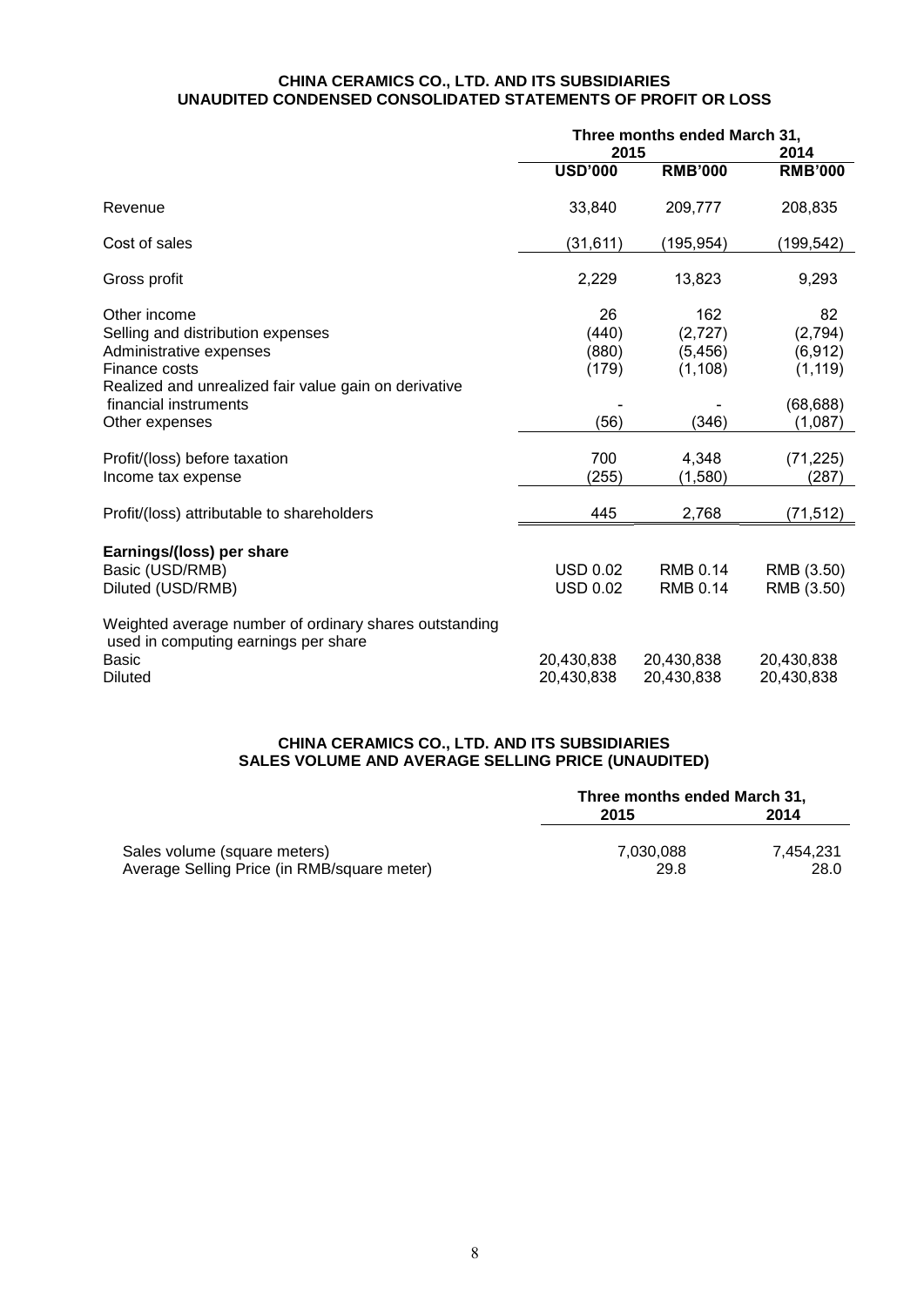## **CHINA CERAMICS CO., LTD. AND ITS SUBSIDIARIES UNAUDITED CONDENSED CONSOLIDATED STATEMENTS OF CASH FLOWS**

|                                                            | For the three months ended March 31, |                |                |
|------------------------------------------------------------|--------------------------------------|----------------|----------------|
|                                                            | 2015                                 |                | 2014           |
|                                                            | <b>USD'000</b>                       | <b>RMB'000</b> | <b>RMB'000</b> |
| <b>Cash flows from operating activities</b>                |                                      |                |                |
| Profit/(loss) before taxation                              | 700                                  | 4,348          | (71, 225)      |
| Adjustments for                                            |                                      |                |                |
| Amortization of land use rights                            | 27                                   | 167            | 167            |
| Depreciation of property, plant and equipment              | 2,746                                | 17,022         | 17,945         |
| Realized gain from derivative financial instruments        |                                      |                | (1,390)        |
| Fair value loss on derivative financial instruments        |                                      |                | 70,078         |
| Gain on disposal of property, plant and equipment          |                                      | (2)            |                |
| Write down of inventories                                  | 1,301                                | 8,060          |                |
| Share-based compensation                                   |                                      |                | 150            |
| Finance costs                                              | 179                                  | 1,108          | 1,119          |
| Interest income                                            | (20)                                 | (125)          | (82)           |
| Foreign exchange (gain)/ loss                              | (6)                                  | (36)           | 838            |
| Operating cash flows before working capital changes        | 4,927                                | 30,542         | 17,600         |
| Decrease in inventories                                    | 219                                  | 1,357          | 10,735         |
| Decrease in trade receivables                              | 18,212                               | 112,898        | 103,199        |
| (Increase)/decrease in other receivables and prepayments   | (306)                                | (1,897)        | 11,503         |
| Increase/(decrease) in trade payables                      | 535                                  | 3,315          | (21, 142)      |
| Increase/(decrease) in accrued liabilities, other payables |                                      |                |                |
| and amount owed to a related party                         | 75                                   | 465            | (4, 723)       |
| Cash generated from operations                             | 23,662                               | 146,680        | 117,172        |
| Interest paid                                              | (179)                                | (1, 111)       | (1, 140)       |
| Income tax paid                                            | (711)                                | (4, 406)       | (3, 175)       |
| Net cash generated from operating activities               | 22,772                               | 141,163        | 112,857        |
|                                                            |                                      |                |                |
| Cash flows from investing activities                       |                                      |                |                |
| Proceed from derivative financial instruments              |                                      |                | 1,390          |
| Proceeds from disposal of property, plant and equipment    | 8                                    | 50             |                |
| Decrease/(increase) in restricted cash                     |                                      |                | (18)           |
| Interest received                                          | 20                                   | 125            | 82             |
| Net cash generated from investing activities               | 28                                   | 175            | 1,454          |
| <b>Cash flows from financing activities</b>                |                                      |                |                |
| Proceed from short-term loan                               | 5,646                                | 35,000         | 35,000         |
| Repayment of short-term loans                              | (5,646)                              | (35,000)       | (50,000)       |
| Dividend paid                                              | (243)                                | (1, 505)       |                |
| Advance from related party                                 |                                      |                | 5,433          |
| Net cash used in financing activities                      | (243)                                | (1, 505)       | (9, 567)       |
|                                                            |                                      |                |                |
| Net increase in cash and cash equivalents                  | 22,557                               | 139,833        | 104,744        |
| Cash and cash equivalents, beginning of period             | 9,865                                | 61,155         | 28,848         |
| Effect of foreign exchange rate differences                |                                      | (5)            | 48             |
| Cash and cash equivalents, end of period                   | 32,422                               | 200,983        | 133,640        |

## **About Non-GAAP Financial Measures**

In addition to China Ceramics' condensed consolidated financial results under International Financial Reporting Standards ("IFRS"), the Company also provides Non-IFRS financial measures (referred to as Non-GAAP financial measures) for the first quarter of 2014, including Non-GAAP loss before taxation, Non-GAAP net loss and Non-GAAP loss per fully diluted shares, all of which exclude the non-cash treatment of the fair value loss on derivative financial instruments incurred in the first quarter of 2014 from their comparable IFRS measure. The Company believes that these Non-GAAP financial measures provide investors with another method for assessing China Ceramics' operating results in a manner that is focused on the performance of its ongoing operations and excludes the non-cash treatment of the fair value loss on